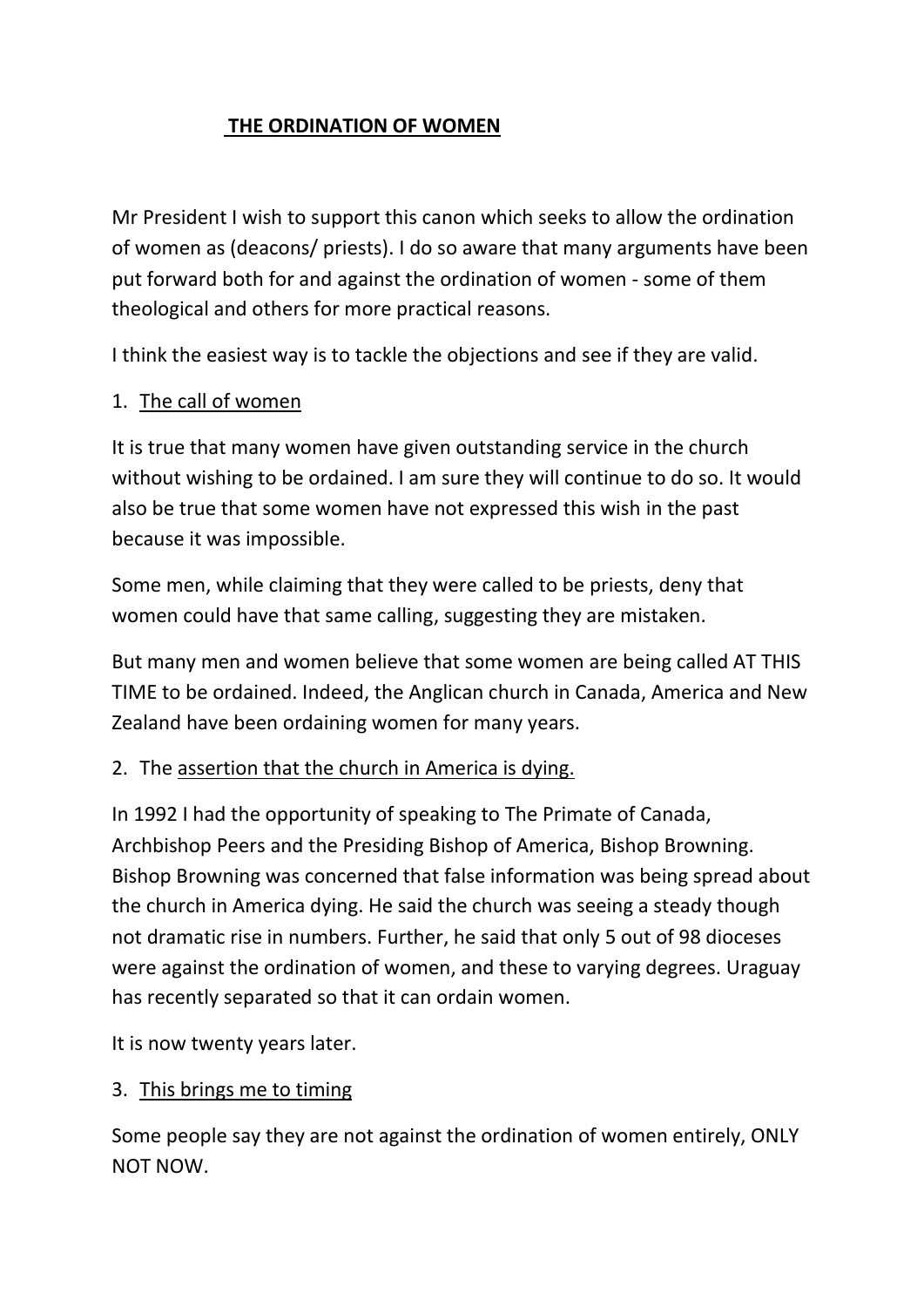Both the above mentioned bishops made the point that it is experiencing women priests that acceptance came. I understand that Bishop Walden would say the same thing now. This can be seen in Australia where women are ordained.

# 4. This will delay unity ( with Rome)

When I moved in ecumenical circles I became aware of people in both the Roman Catholic and Orthodox churches, both ordained and lay, who were indeed looking forward to the day when they would have ordained women. There are ordained women in some protestant churches and have been for some time.

But even if this was not so the Anglican Church does ordain women in many places so it is too late for this thought unless a splinter group leaves the Anglican Church of Australia as has the Traditional Anglican Church.

In any case if we believe it is the Holy Spirit calling women to this vocation we should not deny this truth, for the sake of convenience.

### 5. Historical Sense.

The question arises that if Jesus chose 12 Jewish men to be the apostles then he only wanted men to be ordained.

My view is that this was an historical issue because of the position of men at that time in the Jewish race and in the synagogues. Also many priestesses were pagan and often were prostitutes in those days. After all Jesus and Paul both spoke about slavery as if it was perfectly alright too, because it was the accepted custom of the time, but no one would suggest that we go back to slavery. Nor do we insist on Priests being Jewish.

It seems to me that to say 2000 years ago this was not right so it will always be the same denies the fact that God is alive and working in today's world. An historical God is not enough.

#### 6. Its a feminist Plot.

I do not see this issue as a feminist issue and I think that the word 'feminist' is used in a derogatory way to dismiss the whole subject. It could be seen to be a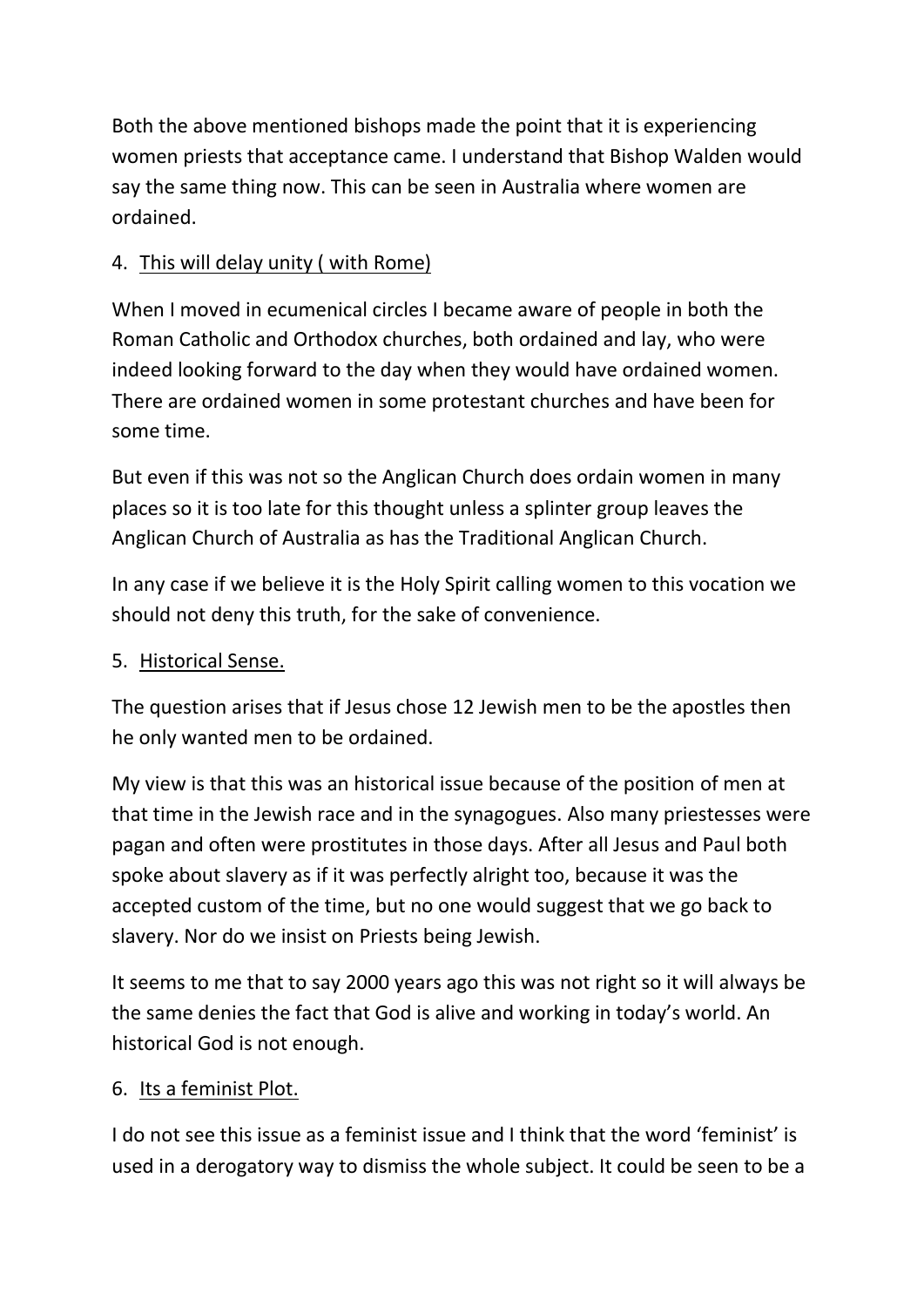sexist issue, however. Sexism is the denial of the truth of the full humanity of women, a matter of injustice, exploitation and impoverishment.

Women do not seek to be carbon copies of men, they will bring their own unique gifts to enrich the ordained ministry of both men and women.

It is a pity that some women have been aggressive in the quest to be ordained but no doubt this has been caused by years of frustration and hurt. No doubt there are aggressive women on any issue as there are aggressive men.

## 7. They will call God 'Mother God"

Although this has been said to me I do not see any direct connection. I, personally, am in favour of women's ordination but not in favour of calling God 'mother'. If Jesus taught us to say 'Our Father' that is good enough for me.

BUT when some women say that their own father was so awful that they could not call God 'Father' because of it, then the church should listen and help these women through their distress to an understanding of the difference.

### 8. The Bridegroom (Christ) and his Bride (the Church)

If one believes that the importance of this statement lies in the maleness of Christ, as Bishop Walden suggested, then it must follow that that the church must all be female – all men must leave the church. One cannot insist on half an analogy without giving equal weight to the other half!

I understand this analogy to refer to the mystical, spiritual union between Christ and his church ( the people of God) for which the closest human relationship Christ could use as an example was the marriage relationship - not the sexual part, but something hard to put into words.

Jesus points out the interconnectedness of God, the father, and himself and between himself and his people – "I am in my father and you in me and I in you".(John 14 v:20)

Further, I would see the fact that Christ is the celebrant of the eucharist as not being communicated by the maleness of the priest, but by his/her priestly office and possibly by the anonymity of his robes.

#### 9. Tradition